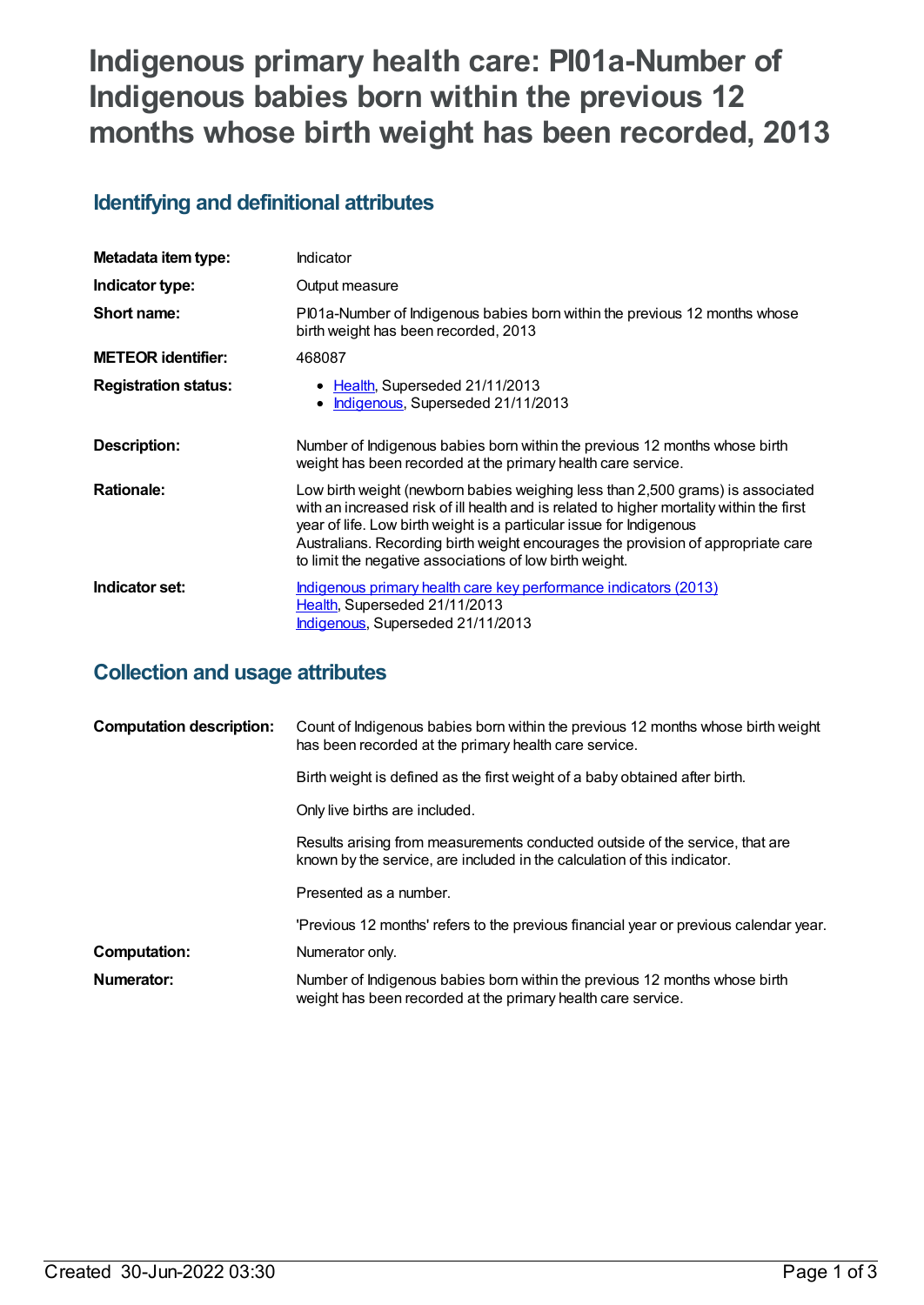[Birth—birth](https://meteor.aihw.gov.au/content/269949) status, code N

**Data Source**

[Indigenous](https://meteor.aihw.gov.au/content/430643) primary health care data collection

**NMDS / DSS**

[Indigenous](https://meteor.aihw.gov.au/content/430629) primary health care DSS 2012-14

**Guide for use**

Only live births are included.

#### **Data Element / Data Set**

Person-Indigenous status, code N

**Data Source**

[Indigenous](https://meteor.aihw.gov.au/content/430643) primary health care data collection

**NMDS / DSS**

[Indigenous](https://meteor.aihw.gov.au/content/430629) primary health care DSS 2012-14

**Guide for use**

The baby is considered Indigenous if one or both parents identify as Indigenous.

#### **Data Element / Data Set**

[Person—birth](https://meteor.aihw.gov.au/content/441701) weight recorded indicator, yes/no code N

**Data Source**

[Indigenous](https://meteor.aihw.gov.au/content/430643) primary health care data collection

**NMDS / DSS**

[Indigenous](https://meteor.aihw.gov.au/content/430629) primary health care DSS 2012-14

### **Representational attributes**

| <b>Representation class:</b> | Count  |
|------------------------------|--------|
| Data type:                   | Real   |
| Unit of measure:             | Person |

### **Indicator conceptual framework**

**Framework and dimensions:**

**Health [Conditions](https://meteor.aihw.gov.au/content/410650)** 

#### **Data source attributes**